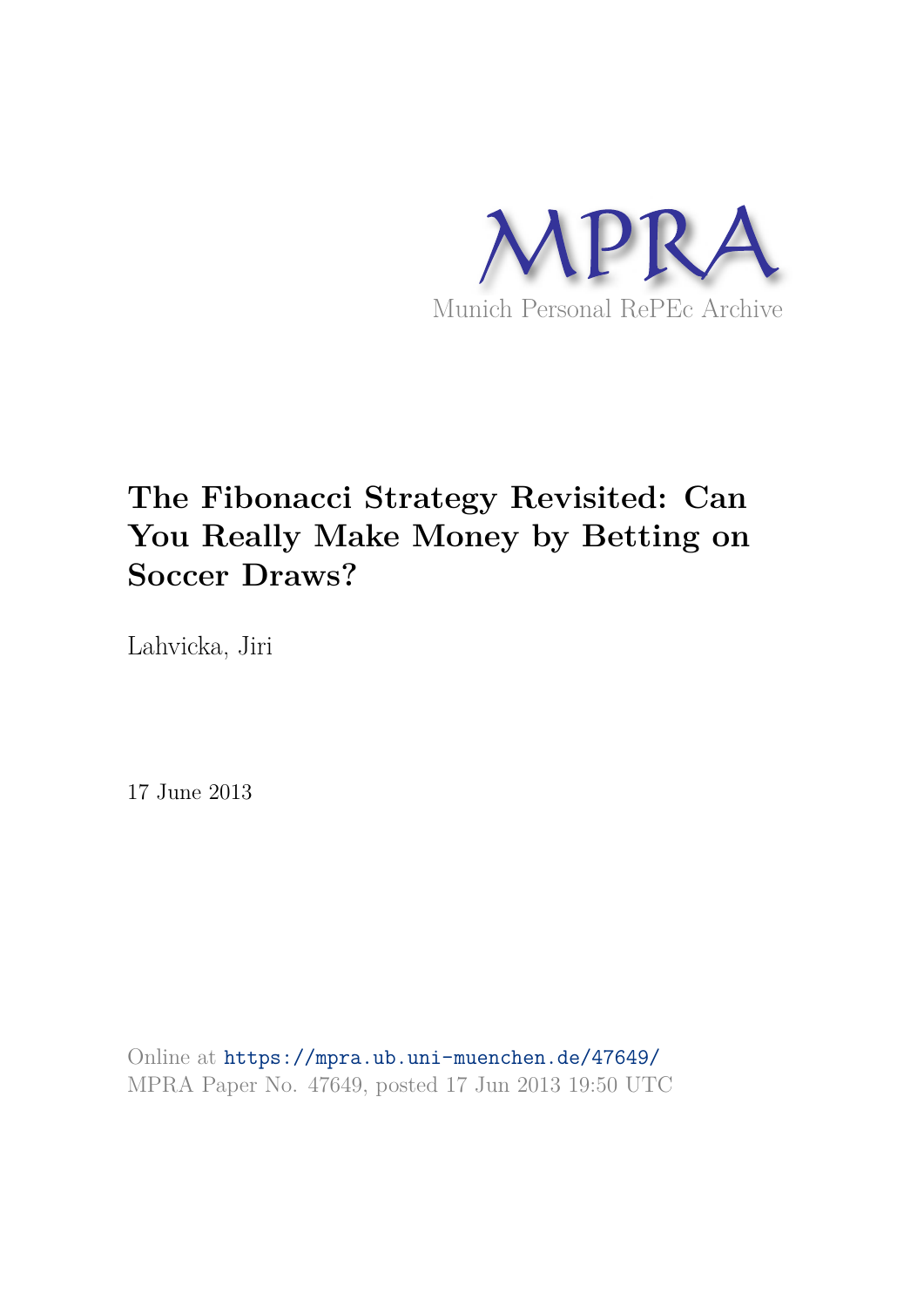# The Fibonacci Strategy Revisited: Can You Really Make Money by Betting on Soccer Draws?

#### Jiří Lahvička

#### E-mail: jirka@lahvicka.cz

This article investigates the strategy of betting on soccer draws using the Fibonacci sequence. In the previous literature, this strategy has been found to be both simple and profitable, indicating that the soccer betting market is not efficient. The strategy is tested both in a simulated market and on a real data set of almost 60,000 European soccer matches. Contrary to the previous findings in the literature, all tested versions of the Fibonacci betting strategy are found to lose money.

Keywords: Fibonacci betting strategy, market efficiency

JEL classification: L83; G14

Last revision: June 17th, 2013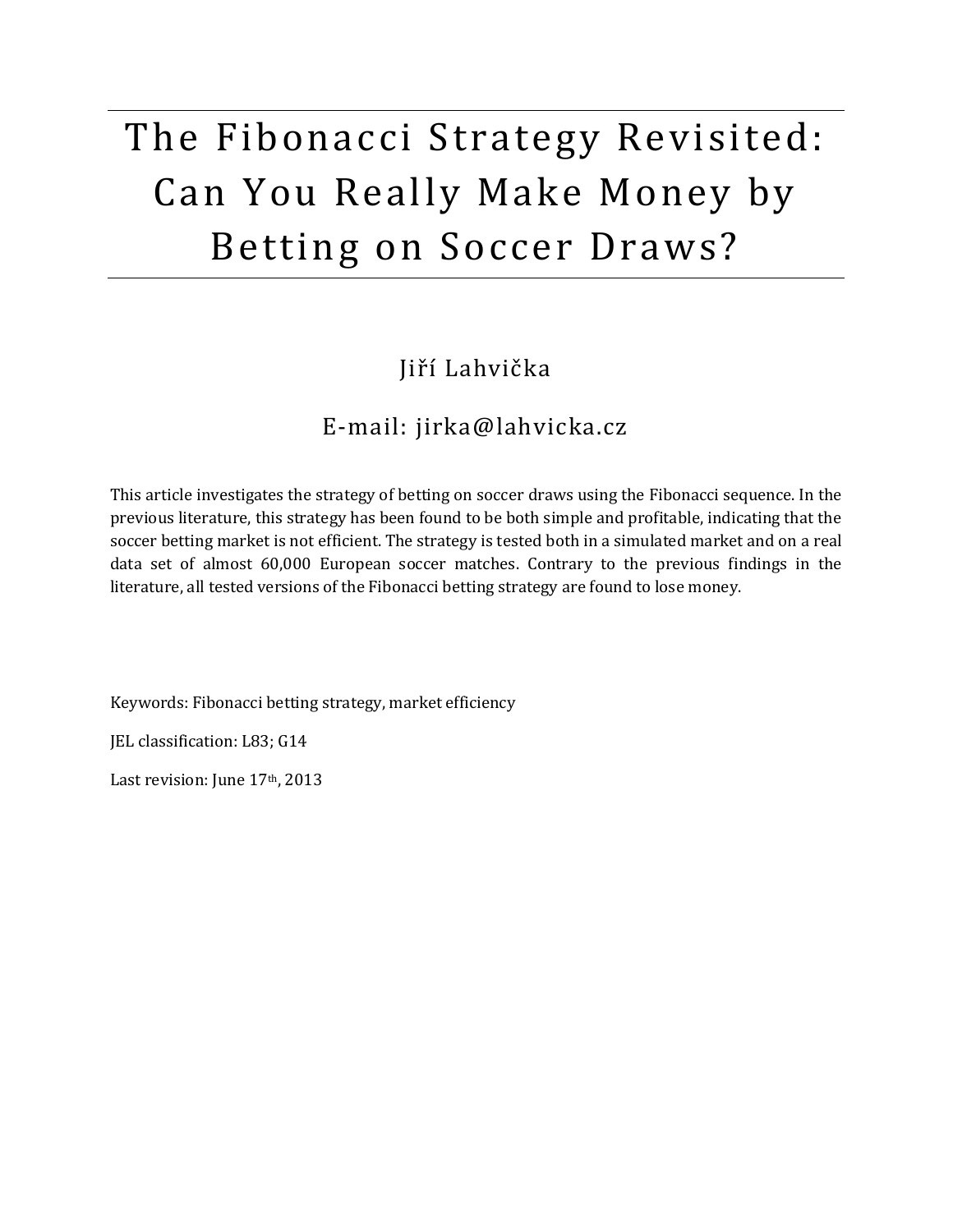# 1 Introduction

When investigating market efficiency, economists often turn to sports betting markets, since each asset (placed bet) has a certain value at a specific time (after the match). There are two types of efficiency typically studied in sports betting markets – strong and weak efficiency (Thaler and Ziemba, 1988). In a strongly efficient market, each bet has the same negative expected value – for example, a \$1 bet on any match result can be expected to pay back just 90 cents. In a weakly efficient market, bets might have different expected values, but these are still always negative.

There is ample evidence that sports betting markets are not strongly efficient – for example, bets on favorites and home teams lose less money than bets on longshots and away teams (a good overview can be found in Sauer, 1998). There are also some authors that claim to have found profitable strategies, mostly when betting on European soccer (e.g. Kuypers, 2000; Goddard and Asimakopoulos, 2004; Vlastakis et al., 2009), but these strategies usually rely on hard-to-implement models and identify only a small number of profitable betting opportunities. One notable exception is the Fibonacci betting strategy first proposed by Archontakis and Osborne (2007), which is claimed to be both simple and profitable, although risky.

The Fibonacci betting strategy is designed for betting on soccer results. It is based on the Fibonacci sequence (1, 1, 2, 3, 5, 8, 13…), where the first two numbers equal one and each successive number is the sum of the two previous numbers. The strategy works as follows: bet \$1 (the first number in the sequence) on a draw, if losing, bet \$1 (the second number) on a draw in the next match, if losing again, bet \$2 (the third number) on a draw in the next match, and so on until a draw actually occurs; after that, start the whole sequence from beginning. Archontakis and Osborne (2007) prove that each sequence of bets ending in a draw is profitable if draw odds are always at least 2.618 (usually true). The authors also tested the Fibonacci strategy on 32 games in 2002 FIFA World Cup and found that it would have generated a profit.

The Fibonacci betting strategy was later tested by Demir et al. (2012) on a sample of 32 seasons of top European soccer competitions and found profitable in all 32 cases. The strategy was also found to be profitable in a simple simulated strongly efficient market using 1,000 simulations. The authors characterize the Fibonacci betting strategy as "simple and profitable" (p. 30), but requiring a lot of capital if draws fail to occur for a long time.

This article first investigates the behavior of the proposed strategy in a simulated strongly efficient market and shows that it actually is not and cannot be profitable in such a market. However, under certain conditions the strategy could still be profitable in a real market. Consequently, the strategy is tested on a data set of almost 60,000 European soccer matches and also found to be losing money.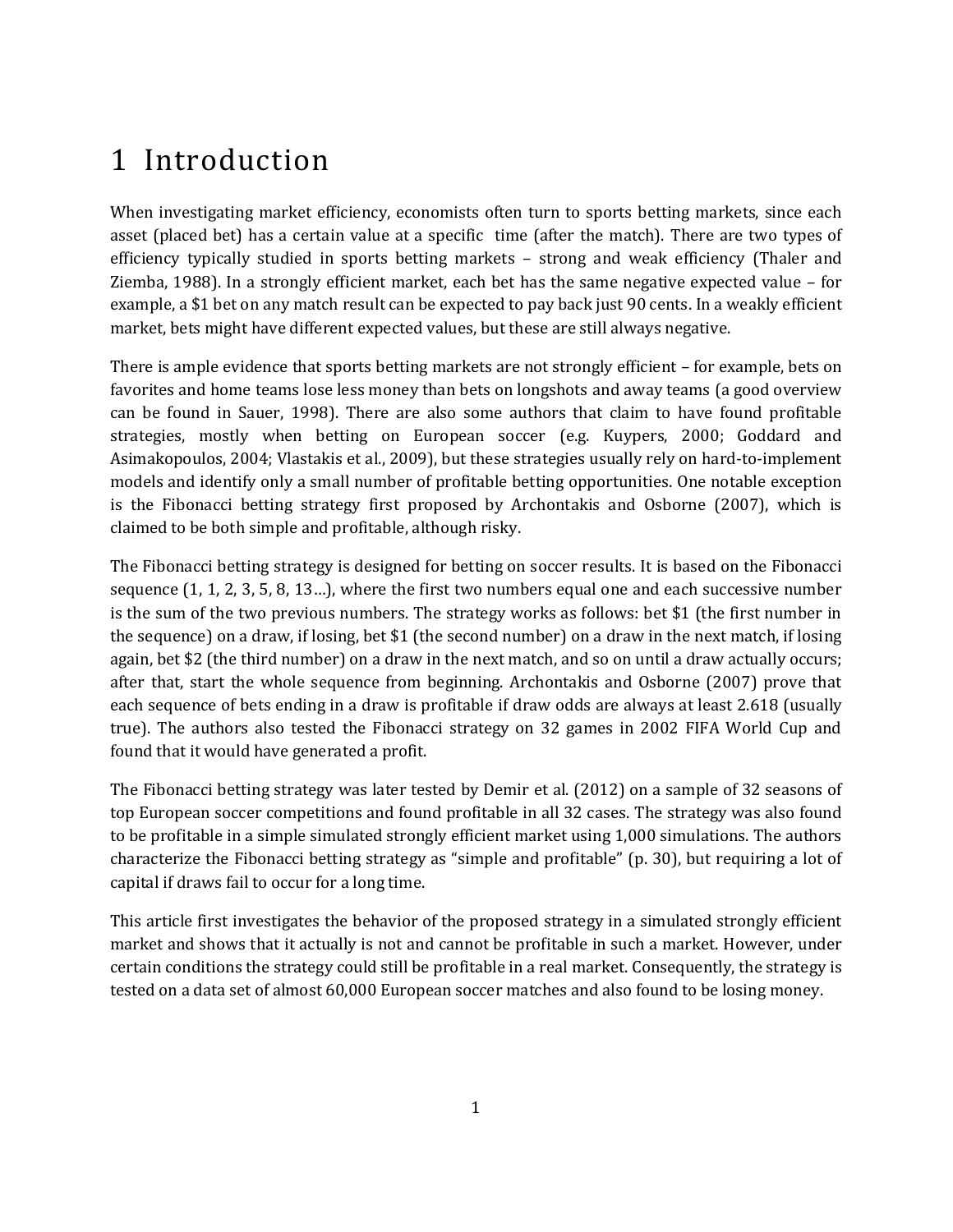## 2 Simulated strongly efficient market

This section replicates one version of a simulated strongly efficient market used in Demir et al. (2012). In this market, draws are independent events, the probability of each draw is 0.3, and the betting odds offered on each draw are 3. In such a market, each \$1 bet has the expected payout of  $0.3 * 3 = $0.9$ , so the expected value of such a bet is -10 cents (this corresponds to the usual profit margin of bookmakers).

To evaluate the Fibonacci betting strategy, the betting must actually stop at some point in time. One option, used in both Archontakis and Osborne (2007) and Demir et al. (2012), is to stop betting after X matches. However, this could generate huge losses if X is high and no draws occur. A second, more realistic option is to stop betting if the total profit is at least \$X or less than or equal to -\$X. This corresponds to the gambler willing to risk \$X and wanting to earn at least this amount – something that a profitable strategy should be able to do more often than half the time. [Table 1](#page-3-0) shows the results for three different settings for each option; each set of results is based on 10,000,000 computer simulations.

|                                          | Stop betting after X matches |            | Stop betting if profit $\geq$ \$X or $\leq$ -\$X |           |            |             |
|------------------------------------------|------------------------------|------------|--------------------------------------------------|-----------|------------|-------------|
|                                          | $X = 10$                     | $X = 20$   | $X = 40$                                         | $X = 10$  | $X = 100$  | $X = 1,000$ |
| Maximum number of bets                   | 10                           | 20         | 40                                               | 24        | 166        | 1,208       |
| Average number of bets                   | 10                           | 20         | 40                                               | 11.2373   | 75.4538    | 451.5707    |
| Maximum single bet                       | 55                           | 6,765      | 102,334,155                                      | 8         | 89         | 987         |
| Maximum profit                           | 22                           | 2,585      | 39,088,170                                       | 13        | 134        | 1,377       |
| Minimum profit                           | -143                         | $-17,710$  | $-267,914,295$                                   | $-17$     | $-188$     | $-1,986$    |
| Relative frequency of<br>positive profit | 0.7386                       | 0.8628     | 0.9316                                           | 0.4476    | 0.4273     | 0.4071      |
| Relative frequency of<br>negative profit | 0.2340                       | 0.1299     | 0.0675                                           | 0.5524    | 0.5727     | 0.5929      |
| Average sum of bets                      | 28.3961                      | 165.6527   | 2366.8091                                        | 22.1124   | 342.2596   | 4,267.2651  |
| Average sum of winnings                  | 25.5603                      | 148.9913   | 2139.7781                                        | 19.9050   | 308.0609   | 3,840.0997  |
| Average profit                           | $-2.8358$                    | $-16.6614$ | $-227.0310$                                      | $-2.2074$ | $-34.1986$ | $-427.1654$ |
| Profit margin                            | $-0.0999$                    | $-0.1006$  | $-0.0959$                                        | $-0.0998$ | $-0.0999$  | $-0.1001$   |

<span id="page-3-0"></span>Table 1: Fibonacci strategy in a strongly efficient market, 10,000,000 simulations for each setting

Using the first option of stopping after X matches, the strategy produces highly asymmetrical returns; it has a high probability of generating a small profit and a low probability of generating a large loss. The second option provides more symmetrical results, but the strategy brings a positive profit in less than 50 percent of the cases. The key result is that for each setting, the average sum of bets is higher than the average sum of winnings, so the average profit is negative and the strategy (on average) loses money. This can also be proven theoretically: If the gambler bets  $X_1$  on match number 1,  $X_2$  on match number 2 ...  $X_n$  on match number n, the expected winnings are 0.3  $*$  3  $*$   $X_1$ ,  $0.3 * 3 * X_2$  ...  $0.3 * 3 * X_n$ , so the expected sum of winnings =  $0.9 *$  sum of bets and the expected profit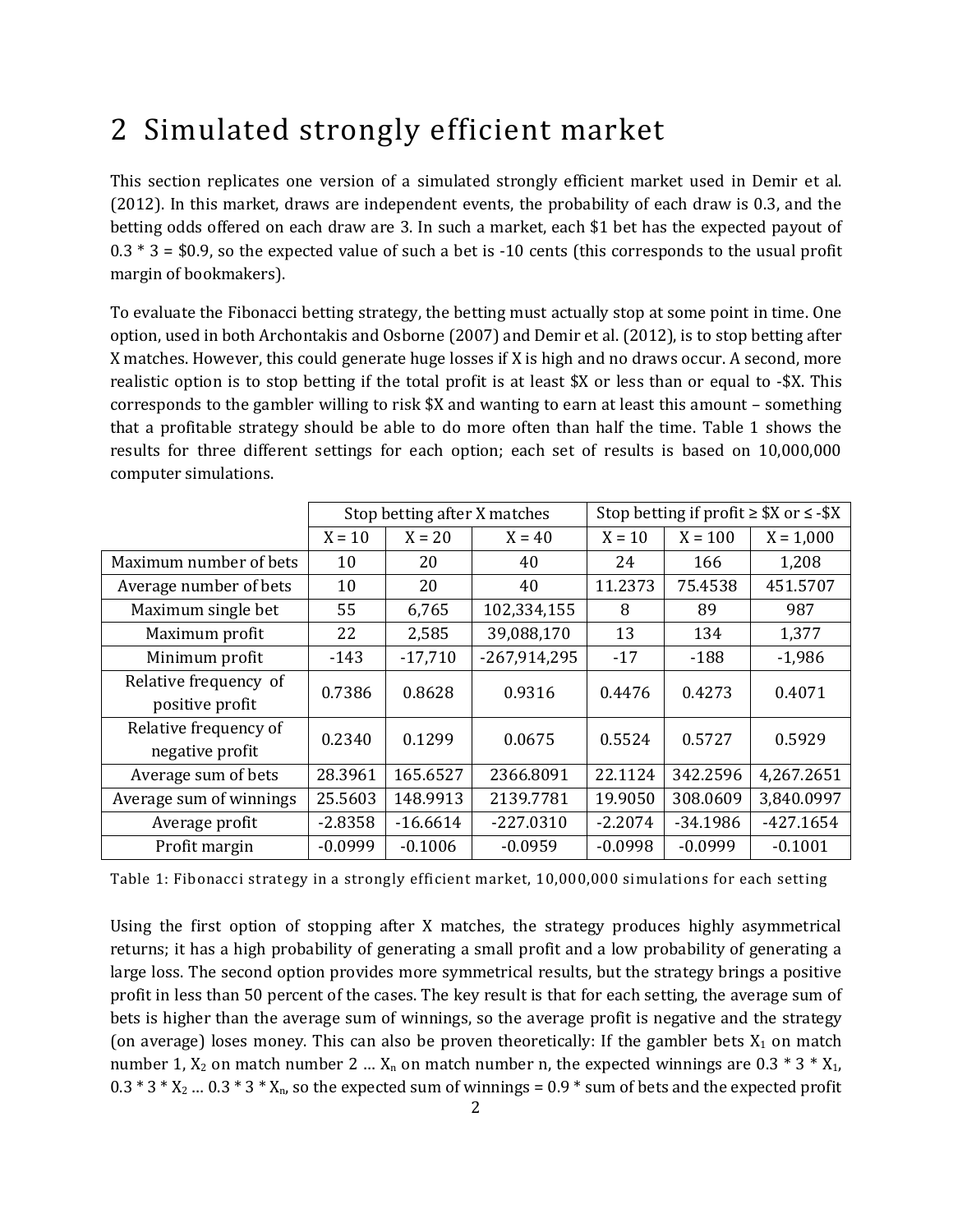margin = (expected sum of winnings – sum of bets)/sum of bets =  $-0.1$  (close to the simulated value for all settings). Both the simulation results and the theoretical proof contradict the findings in Demir et al. (2012); however, they stopped betting after 150 matches and used only 1,000 simulations – not enough to properly explore the whole range of possible outcomes.<sup>1</sup>

#### 3 Real market

l

Although the Fibonacci strategy is not and cannot be profitable in a strongly efficient market, it could still be profitable in a real market under the following two conditions: first, some bets on draws have positive expected values; second, the amounts bet on such matches are high enough to more than compensate for expected losses from the other bets. This could happen if bookmakers underestimated the probability of a draw after a long string of non-drawn matches.

To test whether the Fibonacci strategy is profitable in a real betting market, this article uses data from 171 completed seasons of 19 top European soccer competitions that took part from 2004/05 to 2012/13. The data set contains 59,725 match results with valid betting odds.<sup>2</sup>

The Fibonacci strategy is simulated in the following way: for each match in the data set, there are 1,000 bettors that start their betting on this match. Each bettor then continues betting on draws in the closest available match in the same competition, but only on one match in the same day. If there are more matches played on the same day, there are two alternative settings: first, the bettor chooses randomly from all matches on that day; second, the bettor chooses randomly from all matches with the highest betting odds on a draw on that day (used in Demir et al., 2012). After the end of the season, the bettor continues betting on the next season of the same competition. At the end of the last season (2012/13), the bettor goes back in time to the first season (2004/05) of the same competition. The betting ends after 20 matches (one setting) or if the total profit is at least \$100 or less than or equal to -\$100 (another setting). Therefore, there are  $2 * 2 = 4$  combinations of settings and 59,725 \* 1,000 = 59,725,000 simulations for each setting. The simulation results are summarized i[n Table 2.](#page-5-0)

<sup>1</sup> The highly asymmetrical returns if stopping after X matches are the complicating factor; for the profit margin to converge, the simulated sample should contain a sufficient number of even the worst-case outcomes of no draws at all. If stopping after 40 matches, the probability of such an outcome is  $(1 - 0.3)^{40} \approx 6.4 * 10^{-7}$ , so even 10,000,000 simulations used in this article are barely enough for this specific setting.

<sup>2</sup> The 19 competitions are the top Belgian, top 2 German, top 4 English, top 2 French, top Greek, top 2 Italian, top Dutch, top Portuguese, top 2 Scottish, top 2 Spanish, and top Turkish league. The data set was downloaded from the website football-data.co.uk on June 10<sup>th</sup>, 2013, and contained 61,646 match results; however, 1,921 matches (3 %) did not have associated valid betting odds, so they were discarded. The betting odds were quoted by a major British bookmaker William Hill.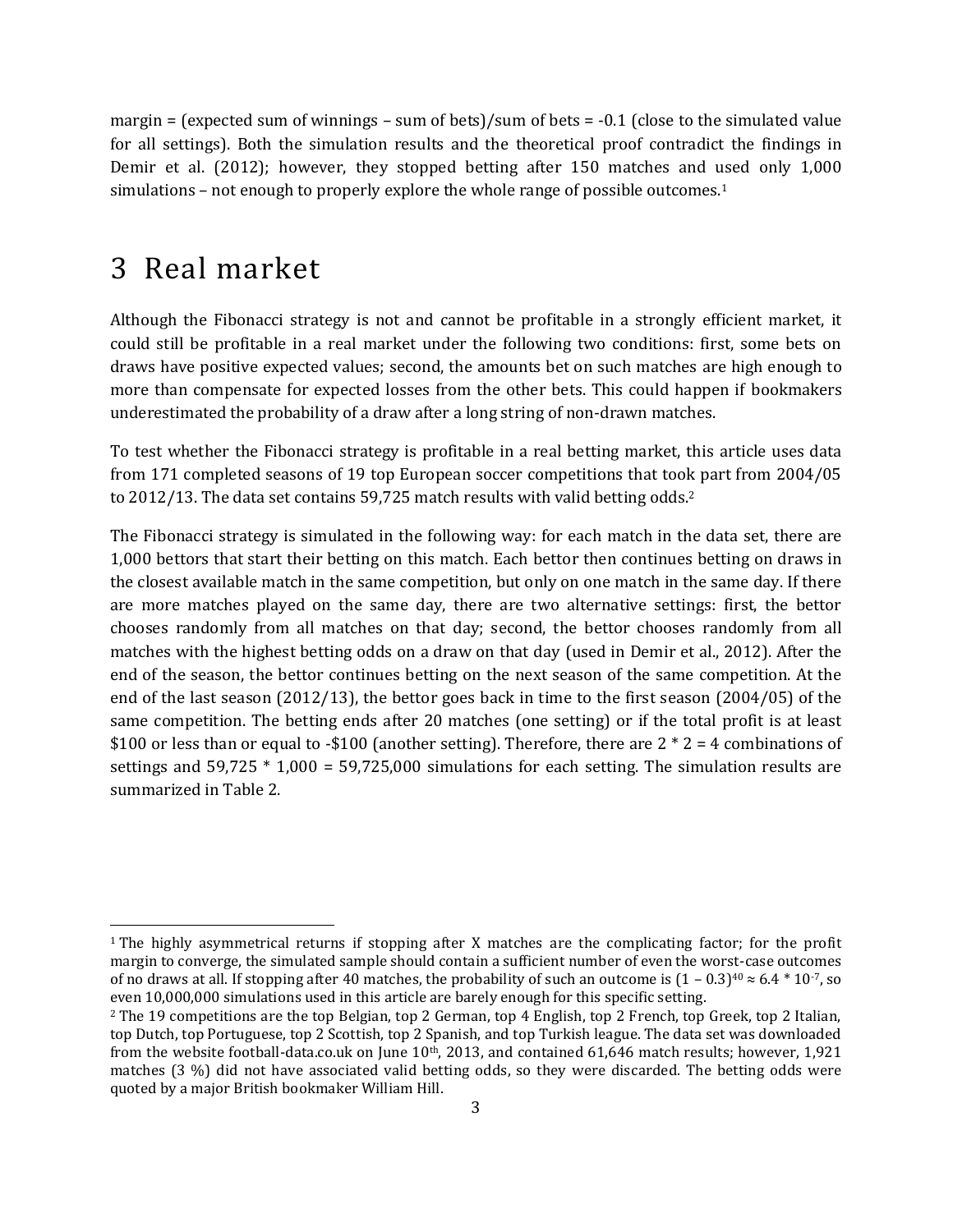|                                          |                                  | Choose randomly from same-day                            | Choose randomly from same-day    |                                                          |  |  |
|------------------------------------------|----------------------------------|----------------------------------------------------------|----------------------------------|----------------------------------------------------------|--|--|
|                                          |                                  | matches                                                  | matches with highest draw odds   |                                                          |  |  |
|                                          | Stop betting after<br>20 matches | Stop betting if<br>$profit \geq $100$<br>or $\le$ -\$100 | Stop betting after<br>20 matches | Stop betting if<br>$profit \geq $100$<br>or $\le$ -\$100 |  |  |
| Maximum number<br>of bets                | 20                               | 375                                                      | 20                               | 168                                                      |  |  |
| Average number of<br>bets                | 20                               | 57.8339                                                  | 20                               | 44.8804                                                  |  |  |
| Maximum single bet                       | 6,765                            | 89                                                       | 6,765                            | 89                                                       |  |  |
| Maximum profit                           | 43,175                           | 668.95                                                   | 29,645                           | 666.95                                                   |  |  |
| Minimum profit                           | $-17,710$                        | $-189$                                                   | $-17,710$                        | $-189$                                                   |  |  |
| Relative frequency<br>of positive profit | 0.8560                           | 0.4314                                                   | 0.8417                           | 0.4170                                                   |  |  |
| Relative frequency<br>of negative profit | 0.1438                           | 0.5686                                                   | 0.1581                           | 0.5830                                                   |  |  |
| Average sum of bets                      | 270.0189                         | 289.6924                                                 | 397.3635                         | 257.7025                                                 |  |  |
| Average sum of<br>winnings               | 232.6497                         | 259.6695                                                 | 341.4649                         | 227.3980                                                 |  |  |
| Average profit                           | $-37.3692$                       | $-30.0230$                                               | -55.8986                         | $-30.3044$                                               |  |  |
| Profit margin                            | $-0.1384$                        | $-0.1036$                                                | $-0.1407$                        | $-0.1176$                                                |  |  |

<span id="page-5-0"></span>Table 2: Fibonacci strategy in a real market, 59,725,000 simulations for each setting

For all four combinations of settings, the Fibonacci strategy has a negative average profit and therefore loses money. In fact, the estimated profit margins do not substantially outperform the profit margin of the simplest possible strategy of betting \$1 on a draw in each match in the data set (-0.1130). Again, this result contradicts the findings in Archontakis and Osborne (2007) and Demir et al. (2012); however, their results were based on extremely limited numbers of trials (1 and 32, respectively).

## 4 Conclusion

In this article, the Fibonacci strategy for betting on soccer has been tested both in a simulated strongly efficient market and on a data set of almost 60,000 European soccer matches. All tested versions of the strategy lose money in both simulated and real markets. This sharply contradicts the previous findings in the literature. The previous positive results were likely caused by a very low number of trials. In conclusion, the Fibonacci betting strategy, previously presented as both simple and profitable, is actually simple, but not profitable.